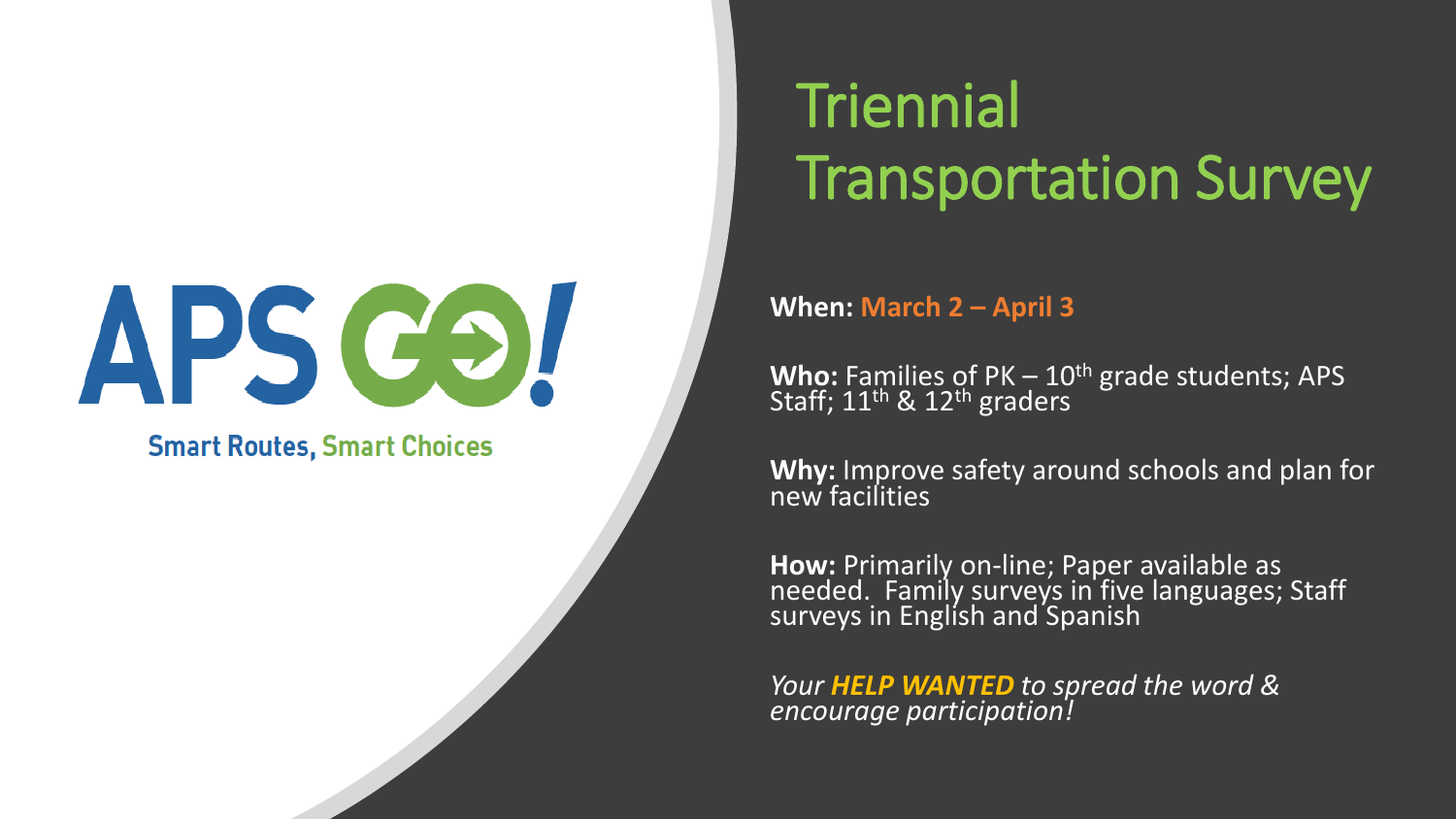**Smart Routes, Smart Choices** 

### Family Survey

- For Pre-K through 10<sup>th</sup> grade students
- Families able to respond for multiple schools
- Online responses preferred; Paper available if needed
- Languages available: Spanish (online); Amharic, Arabic, Mongolian (paper)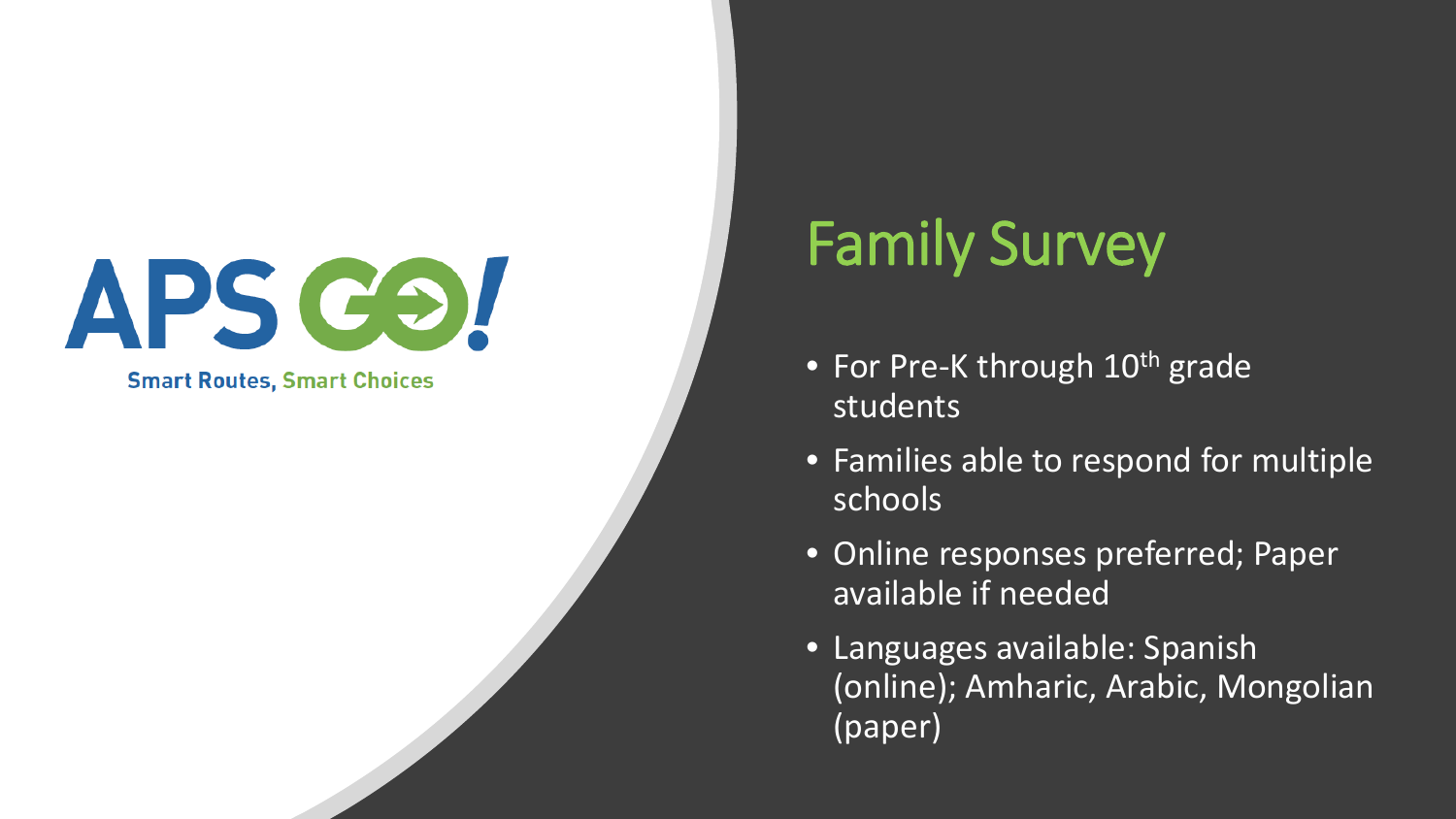

**Smart Routes, Smart Choices** 

### 11<sup>th</sup> & 12<sup>th</sup> Grade **Surveys**

- **Week of March 9**
- Planning & Evaluation developing representative sample
- Site-based survey staff will coordinate
- Survey administered in class on laptops
- Takes no more than 10 minutes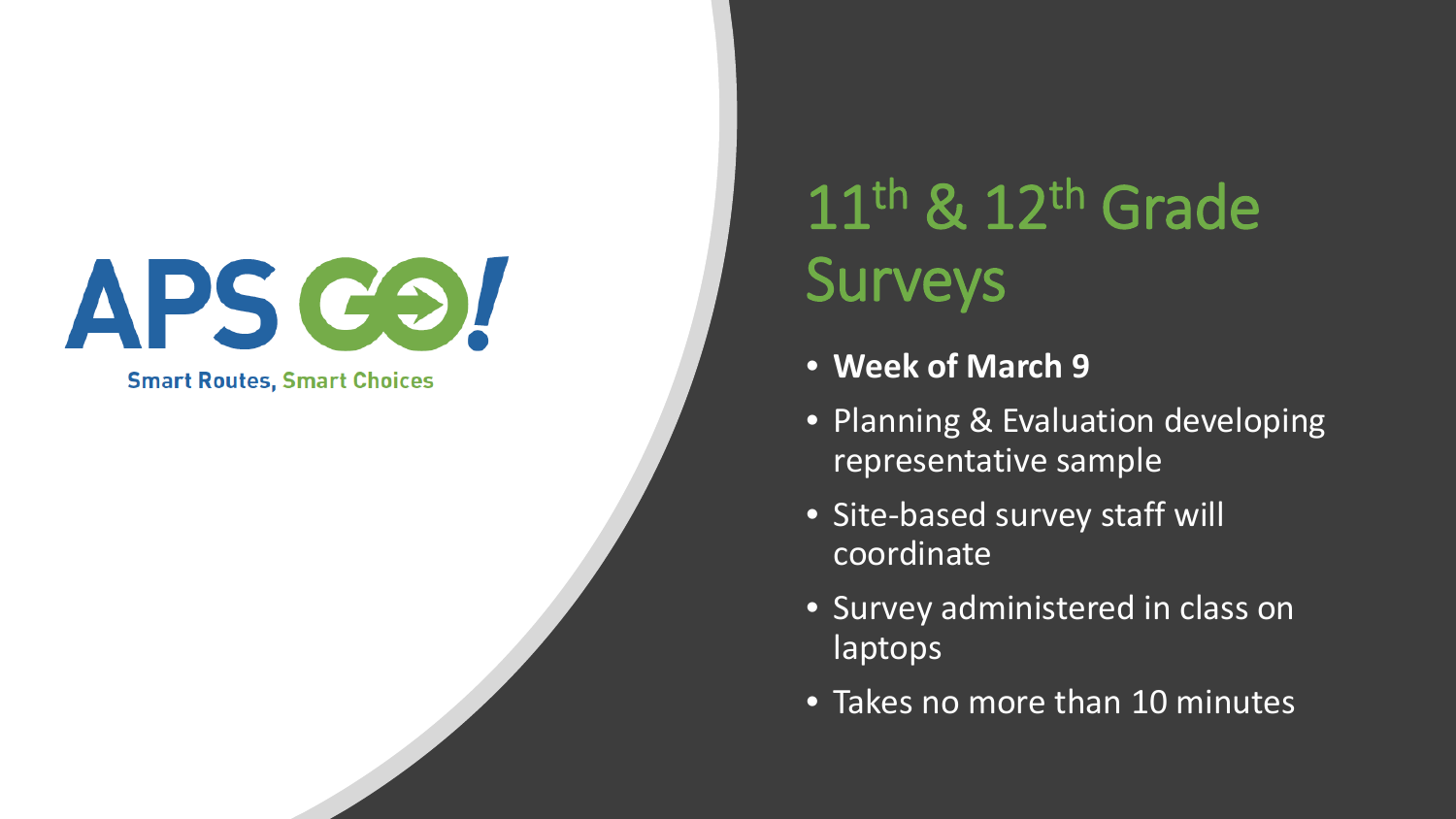#### 2013 & 2016 Response Rates

|                                     | 2013 | 2016 |  |
|-------------------------------------|------|------|--|
| <b>Families</b>                     | 30%  | 11%  |  |
| <b>Staff</b>                        | 51%  | 71%  |  |
| 11 <sup>th</sup> & 12 <sup>th</sup> | 88%  | 100% |  |



**Smart Routes, Smart Choices**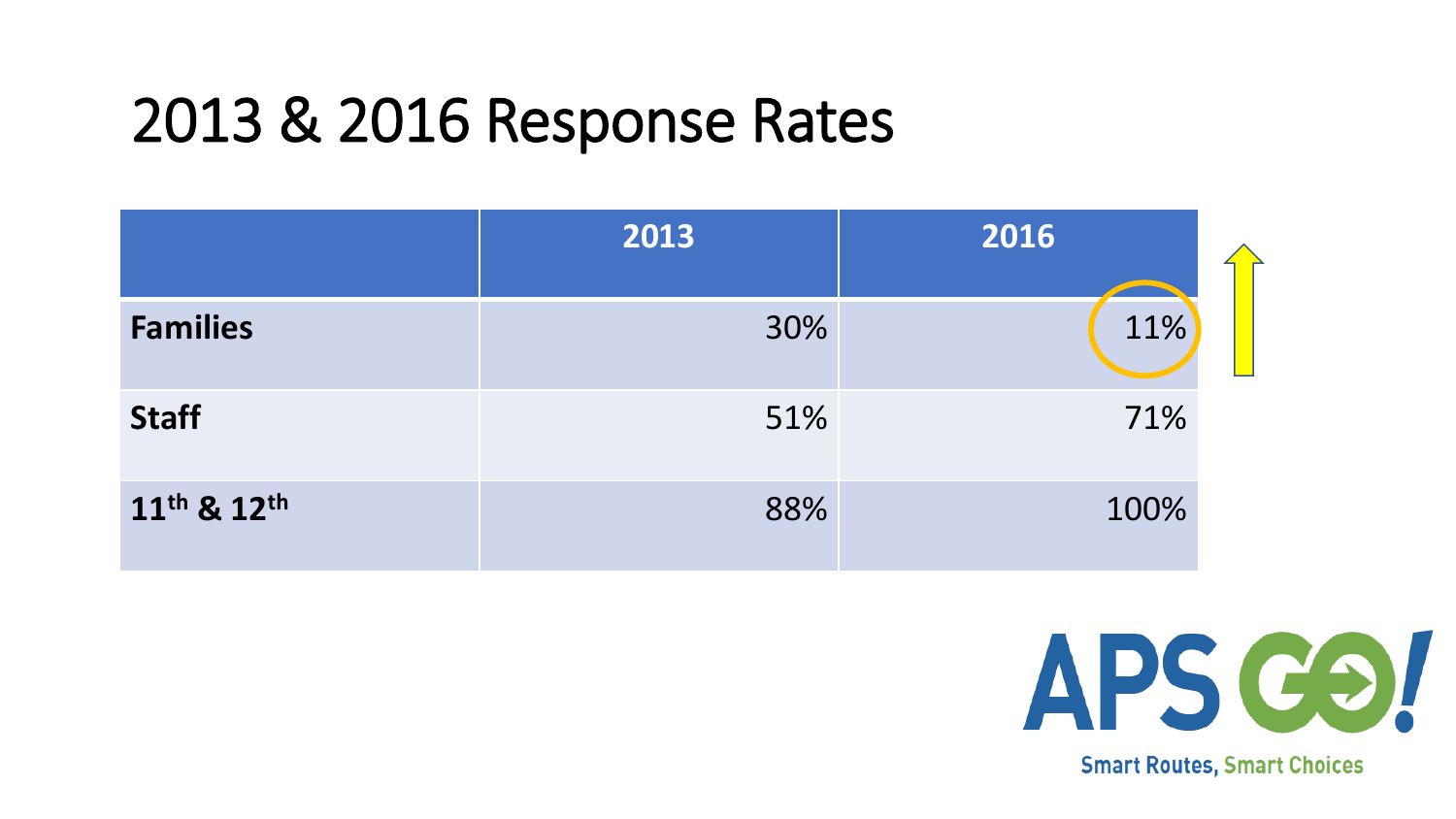#### 2016 Responses By Level

|           | <b>Families</b>              |
|-----------|------------------------------|
| <b>ES</b> | 1,444                        |
| <b>MS</b> | 509                          |
| $HS + HB$ | 305 ( $9^{TH}$ & $10^{TH}$ ) |



**Smart Routes, Smart Choices**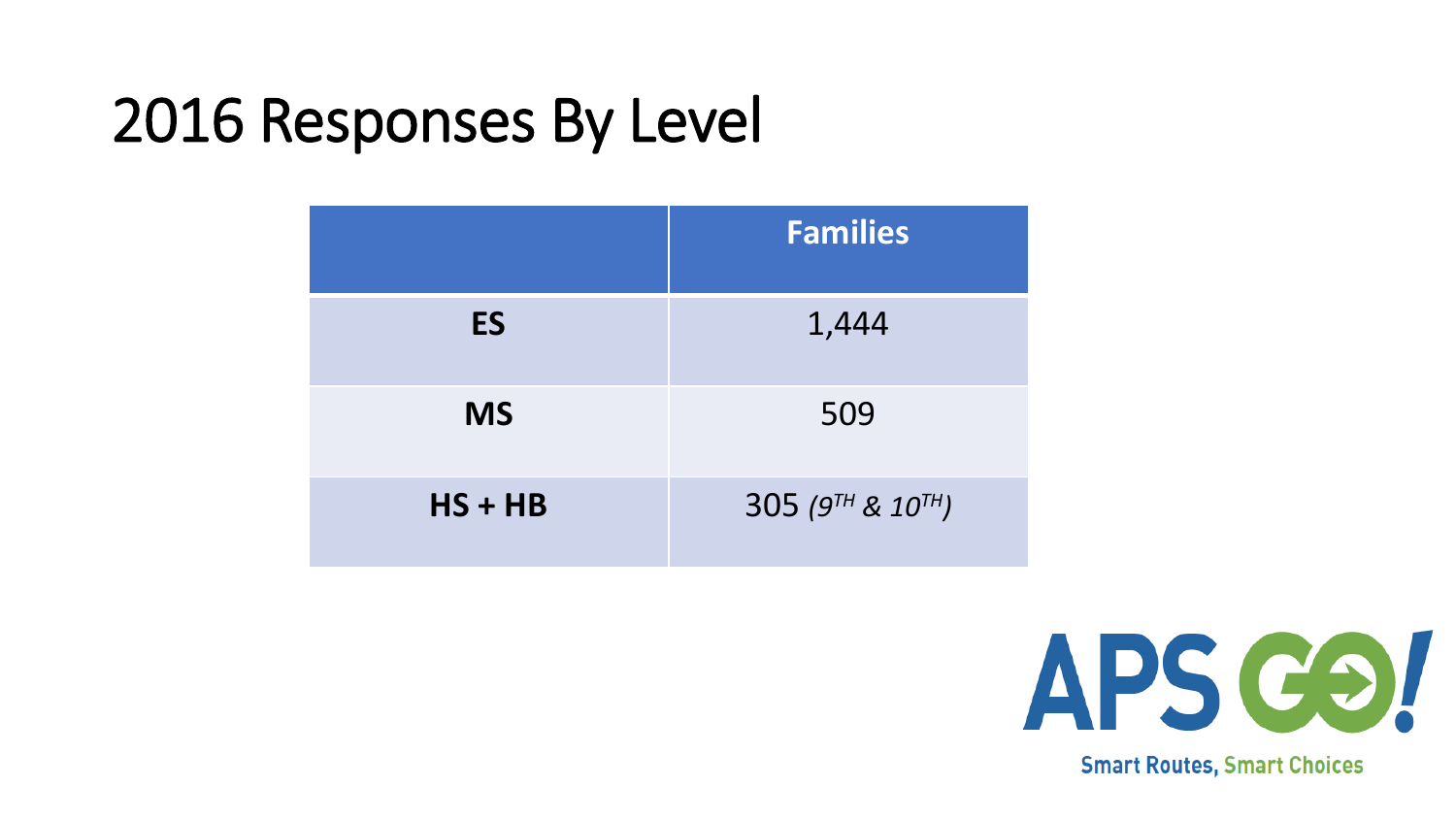#### 2013 v 2016 Results: Parent Survey (PreK-10)

Most Common Mode to School

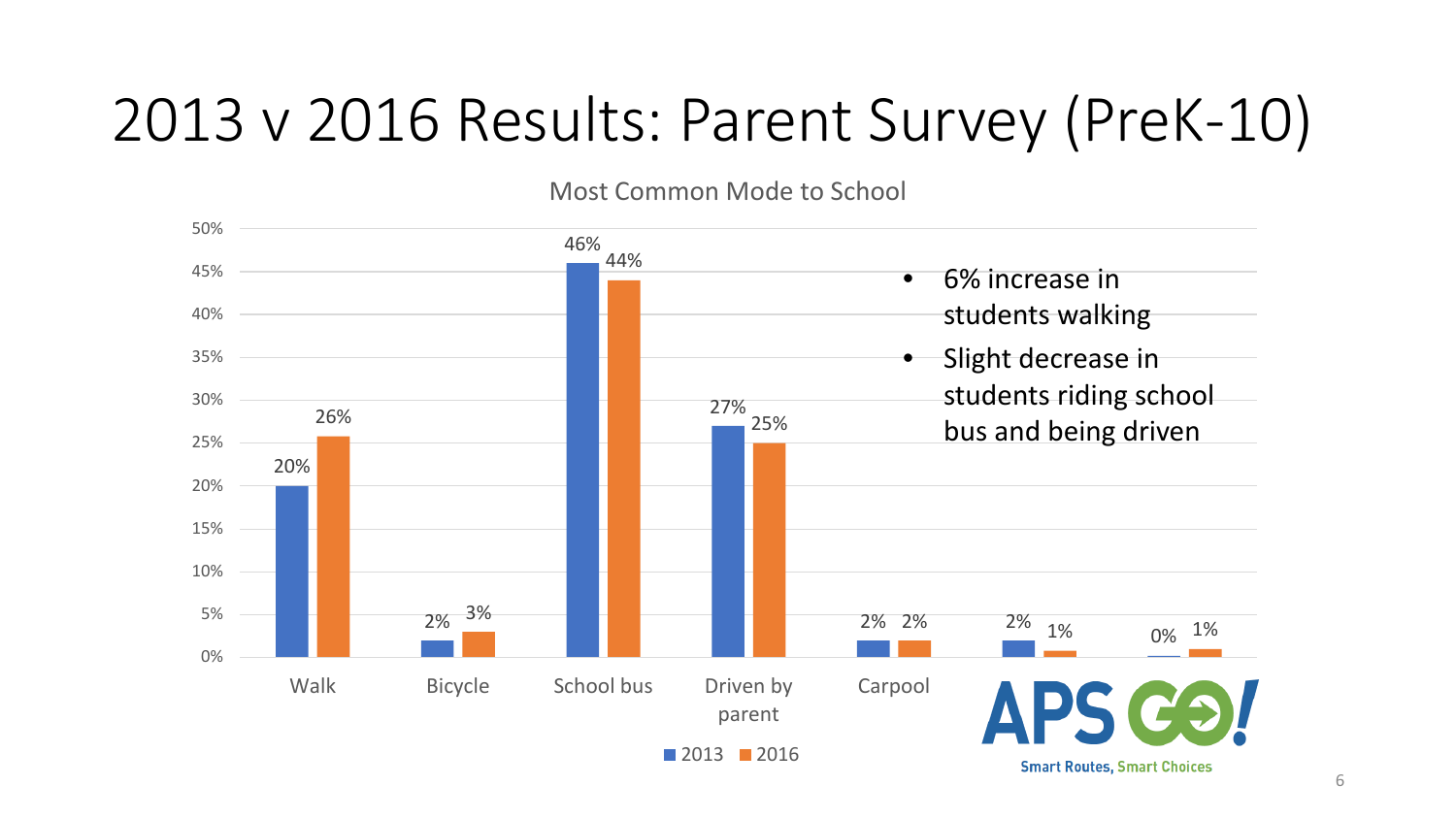#### 11<sup>th</sup> and 12<sup>th</sup> Grade Survey

Most Common Mode to School



**2013** 2016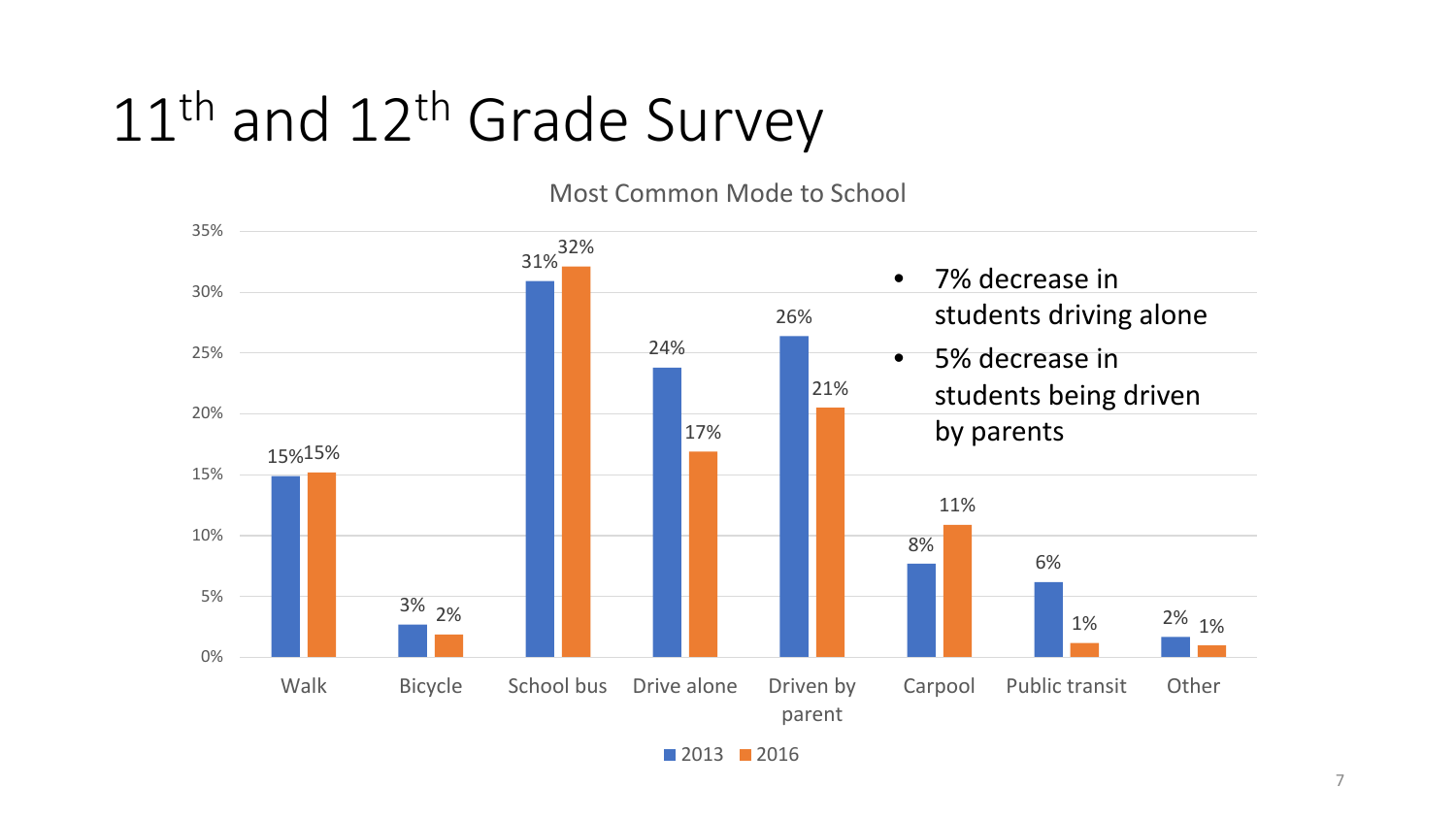**Smart Routes, Smart Choices** 

#### How do we use this data?

- Boundary planning how students arrive at school
- CIP Planning
- Facility Design & Construction discussions around parking supply and drop-off locations
- Safe Infrastructure planning
- Safe Routes to School planning
- Encourage 'multimodalism' & sustainable transportation
- Monitor progress toward APSGo! goals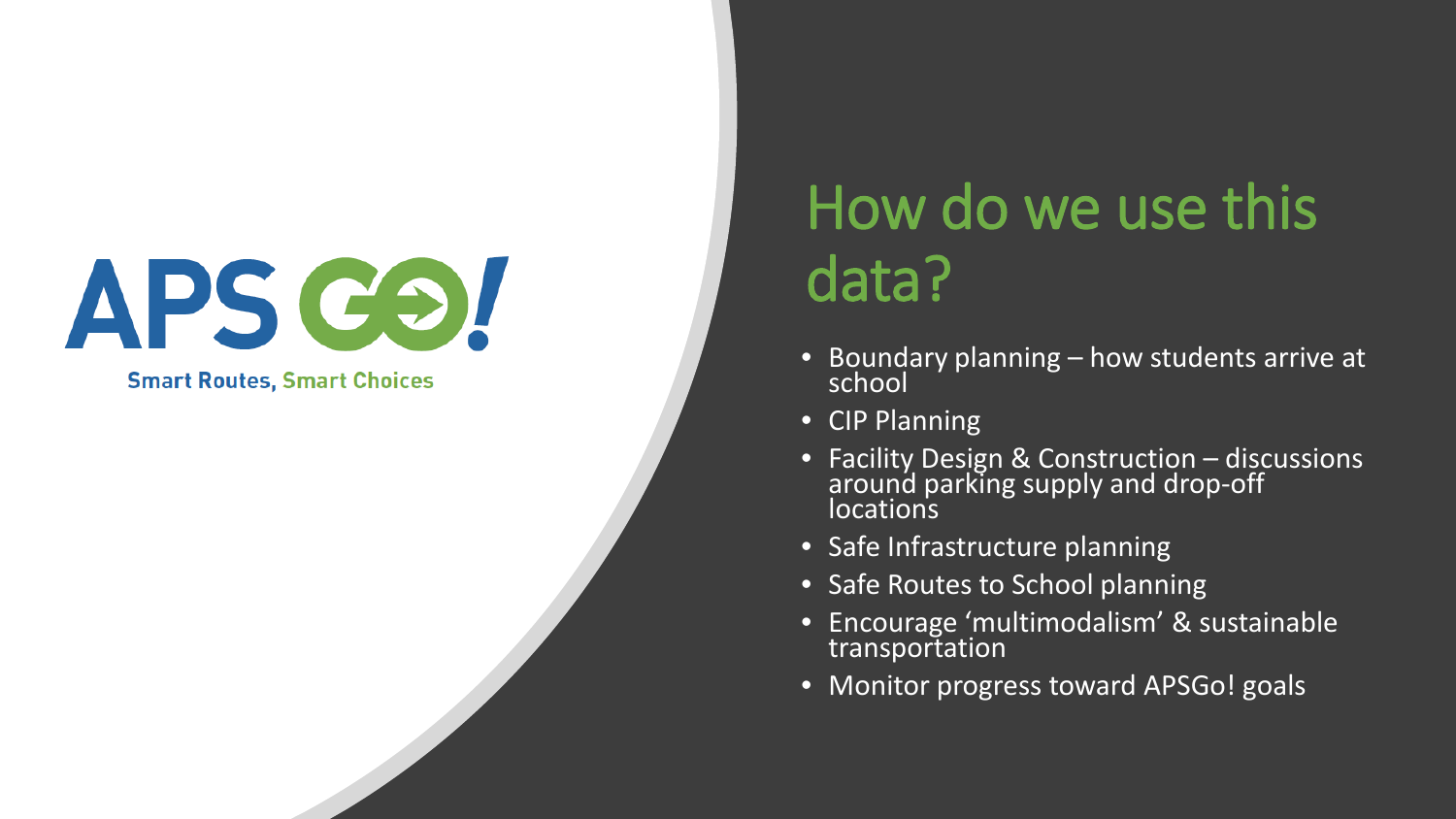**Smart Routes, Smart Choices** 

### Communications Plan

- APS SchoolTalk Superintendent launch and reminders
- Principal meetings
- Friday at 5
- Flyers
- CCPTA dissemination & Ambassador Updates
- APSGo! web pages
- *Send me other ideas if you have them!*